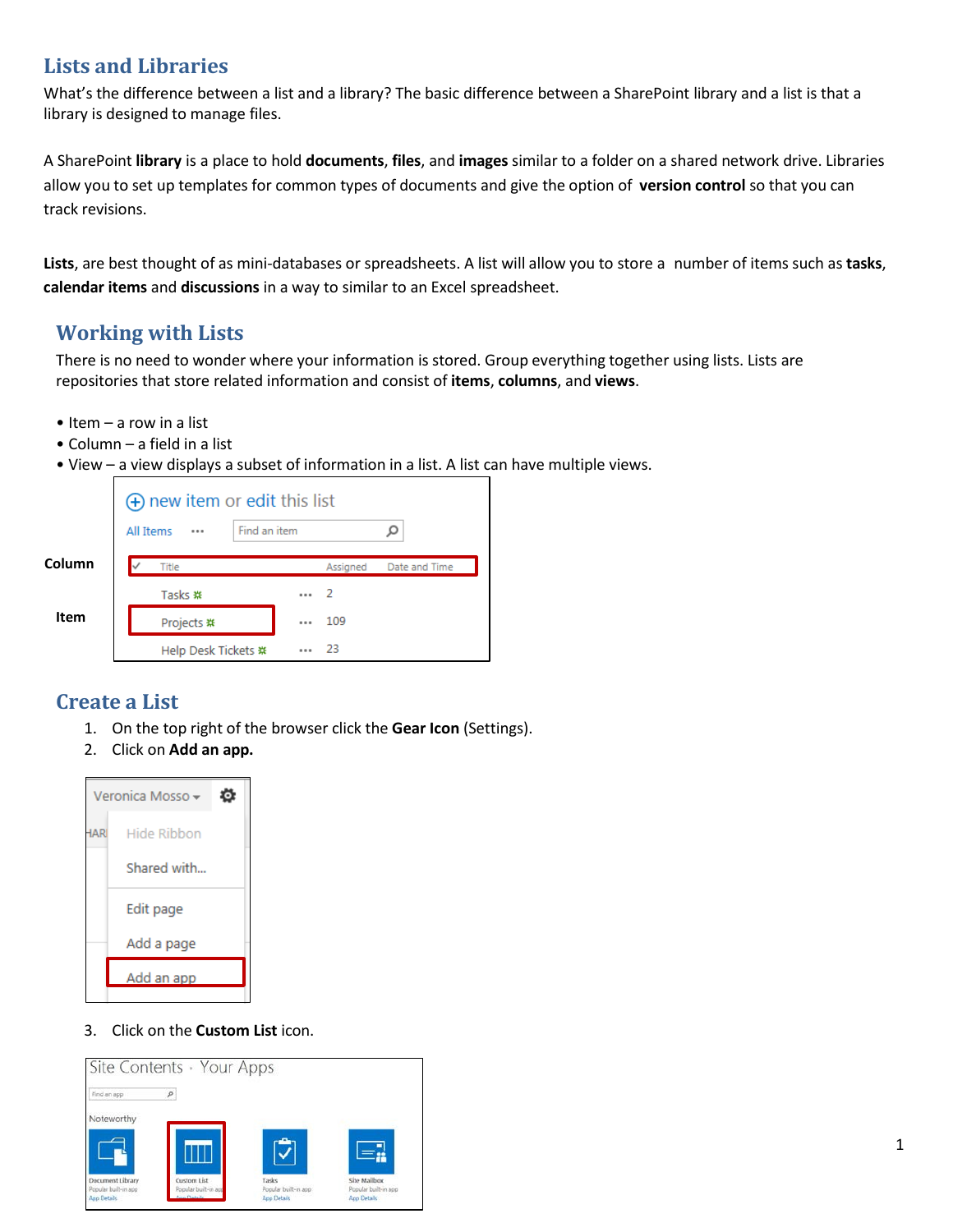4. Type in **Name** for the custom list.

| <b>Adding Custom List</b>                                                                  |       |        |        |
|--------------------------------------------------------------------------------------------|-------|--------|--------|
| Pick a name<br>You can add this app multiple times to your site. Give it a<br>unique name. | Name: |        |        |
| <b>Advanced Options</b>                                                                    |       | Create | Cancel |

5. Click **Create**.

### **Add a List Item**

- 1. To add an item to a list, you must be in the list.
- 2. Click on **the +new item** below the list name.

| $\Theta$ new item or edit this list |              |            |     |                        |
|-------------------------------------|--------------|------------|-----|------------------------|
| All Items                           | Find an item |            |     |                        |
| ✓<br>Title                          |              |            |     | Assigned Date and Time |
| Tasks #                             |              | $\cdots$ 2 |     |                        |
| Projects #                          |              | 0.0.0      | 109 |                        |
| Help Desk Tickets #                 |              | $-0.06$    | -23 |                        |

## **Edit a List Item**

- 1. To add an item to a list, you must be in the list.
- 2. Click on **edit** below the list name.
- 3. The List will display grid lines and items are editable.
- 4. Once done, click on **Stop**.

|              | All Items           | Find an item |         |                        |   |
|--------------|---------------------|--------------|---------|------------------------|---|
| $\checkmark$ | Title               |              |         | Assigned Date and Time | ÷ |
|              | Tasks ※             |              | <br>2   |                        |   |
|              | Projects #          |              | <br>109 |                        |   |
|              | Help Desk Tickets ※ |              | <br>23  |                        |   |

## **Create a Library**

- **1.** On the top right of the browser click the **Gear Icon** (Settings).
- 2. Click on **Add an app**

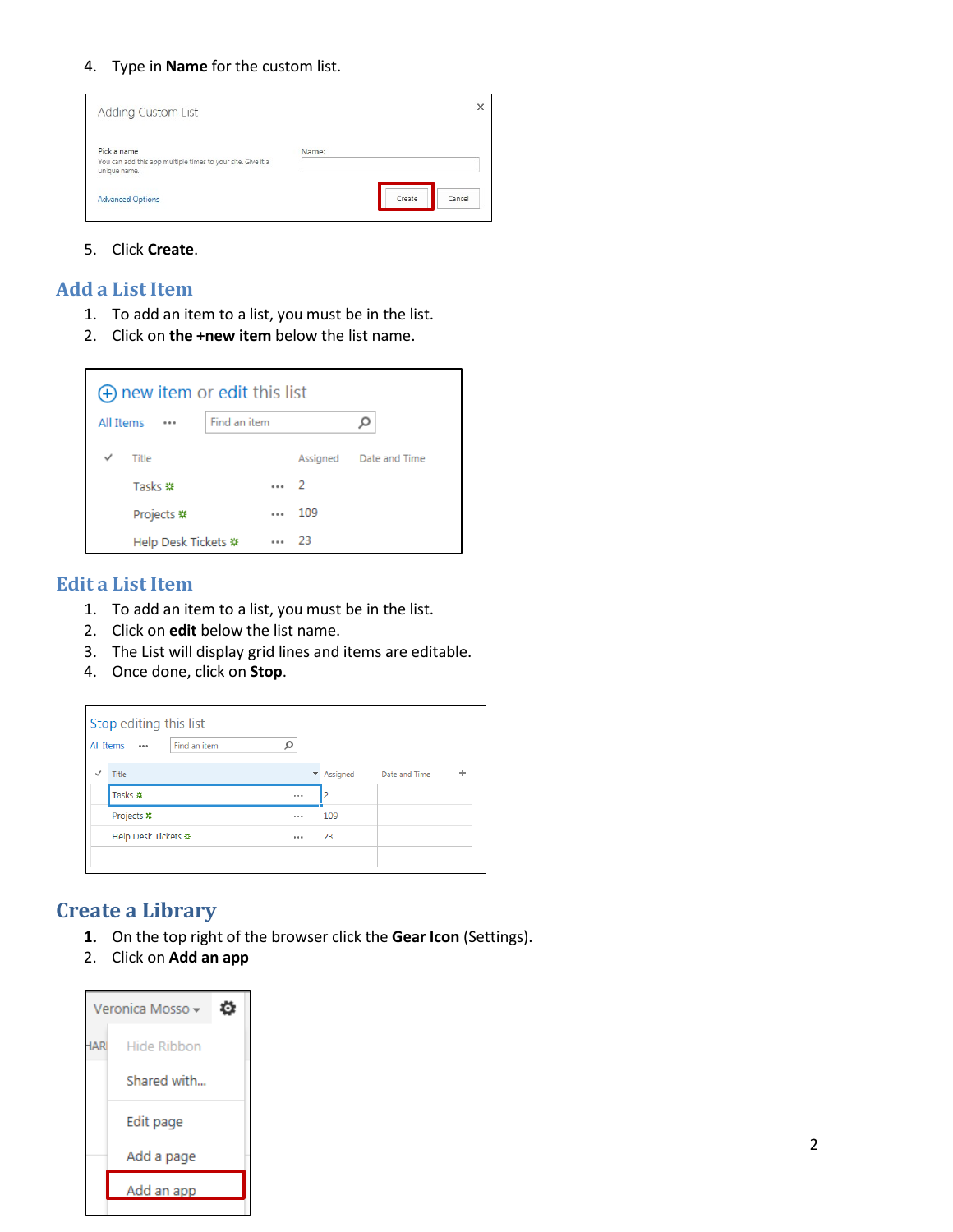#### 3. Click on the **Document Library** icon.



4. Type in **Name** for the custom list.

| Adding Document Library                                                                    |        |        |
|--------------------------------------------------------------------------------------------|--------|--------|
| Pick a name<br>You can add this app multiple times to your site. Give it a<br>unique name. | Name:  |        |
| <b>Advanced Options</b>                                                                    | Create | Cancel |

5. Click **Create**.

## **Add a Library Item**

- 1. To add an item to a list, you must be in the Library.
- 2. Under the library name, click on **+new document** and browse for the document.

| Add a document |                                                                         |        |
|----------------|-------------------------------------------------------------------------|--------|
| Choose a file  |                                                                         | Browse |
|                | Upload files using Windows Explorer instead<br>Overwrite existing files |        |
|                | OK                                                                      | Cancel |

3. Click **Ok**.

## **Open a Library Item**

- 1. To open an item to a list, you must be in the Library.
- 2. Click on the […] to open the options window.
- 3. Click **Open**.